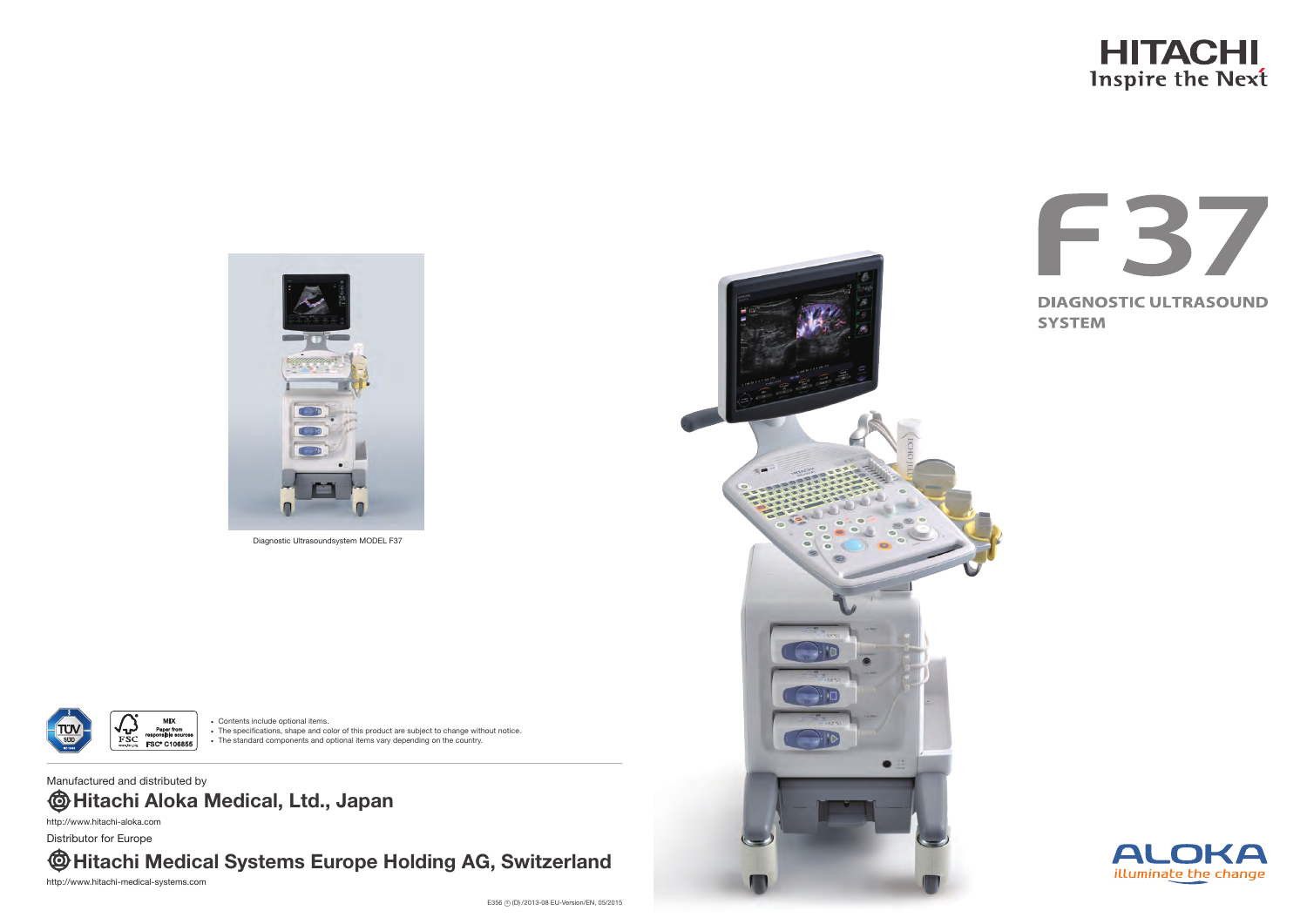



# Smart Imaging Compact Design Easy Operation

Simple operation in a compact system. Delivers diagnosable images for various observation targets.

Providing all that is needed in a versatile diagnostic ultrasound system, F37 is ready to be your partner.



## Advanced Imaging Features and Various Imaging Modes

### **Image Optimizer**

In a single action, B-mode brightness can be adjusted to match your usual examination setting. Velocity range and baseline position can also automatically be adjusted, contributing to examination efficiency.

### **eFLOW**

eFLOW displays blood flow with high spatial resolution and minimum blooming. F37 provides clear blood flow information from high speed flow in large vessels to low speed flow in fine peripheral vessels.

#### **Free Angular M-mode (FAM)**

In real time or after freezing, M-mode images can be displayed in real time or reconstructed from the Cine Memory after freeze. Images at arbitrary angles can be displayed regardless of the fetus's position.



### **Advanced Imaging Functions**

Broadband Harmonics (BbH), Adaptive Image Processing (AIP), Silky Image Processing (SIP) and Spatial Compound Imaging (SCI) support imaging excellence. Various targets are displayed with outstanding sensitivity and resolution.

### **Trapezoidal View**

Trapezoidal view on the linear probe offers a wide field of view, advantageous for understanding the extent and anatomy of lesions.

### **Dynamic Slow-motion Display (DSD)**

DSD displays a real-time image and its slow-motion image side by side simultaneously, enabling easier and more detailed observation of fast moving organs such as the fetal heart.

### **Dual Dynamic Display (DDD)**

A B-mode image and Flow mode image are displayed side-by-side in real time, assisting easy anatomical understanding of blood flow.



### **Silky Image Processing (SIP)**

SIP eases differentiation such as between tissue borders by effectively removing artifacts. The optimal processing can automatically be configured according to each clinical application.

### **Needle Emphasis (NE)**

NE supports accurate and safe puncturing by enhanced visualization of the needle. Angle of ultrasound beam and imaging are automatically optimized.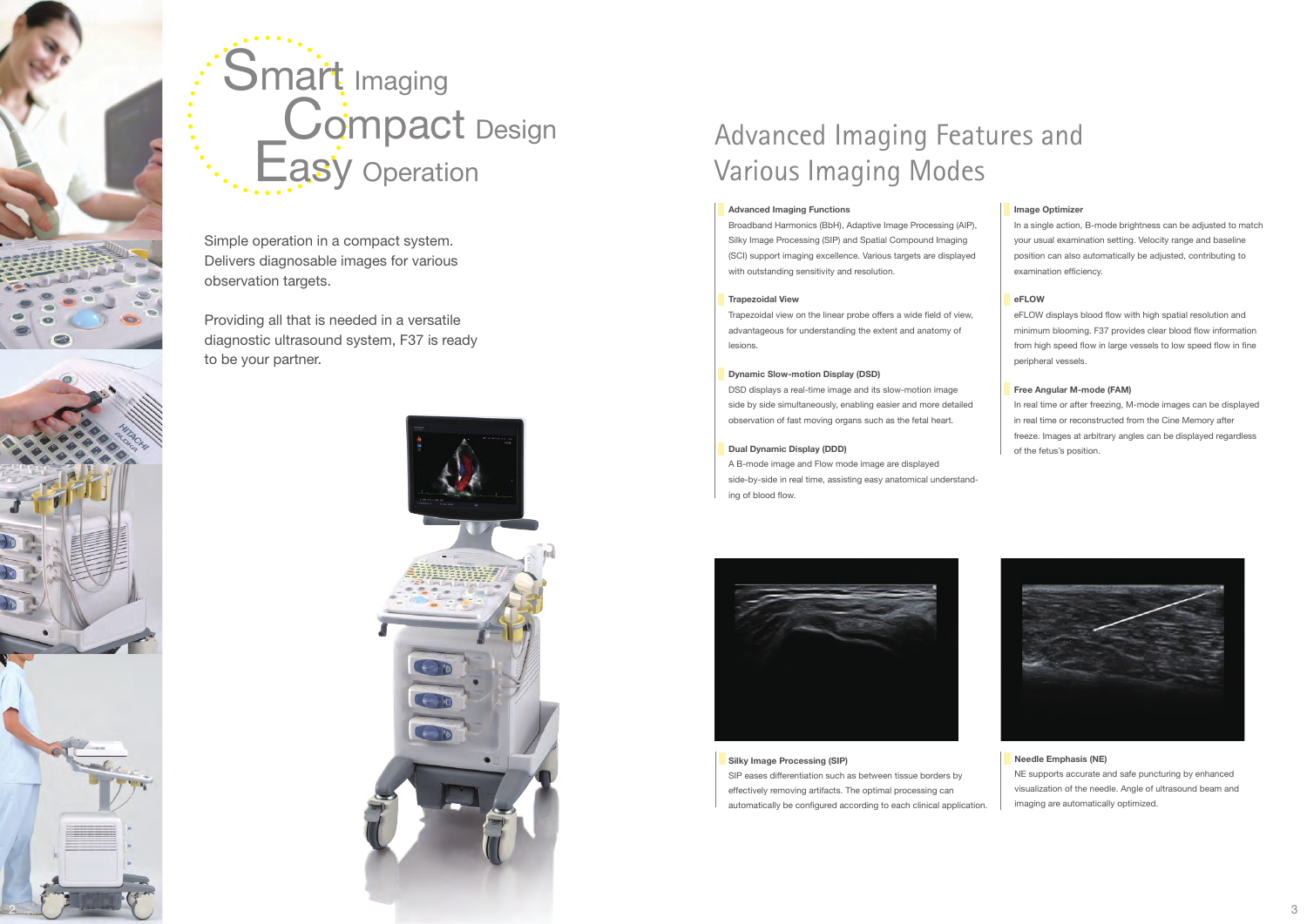## Obstetrics and Gynecology

## 3D/4D Functions

## 4Dshading

4Dshading is a technology for rendering the fetus with natural shadows and skin texture as though light is cast upon it. The virtual light source can be positioned freely, enabling observation in further detail.

Both screening examinations and 3D imaging can be performed using the compact and light weight probe, ASU-1014. This probe offers clear-cut images with sufficient penetration to image the fetus, with a wide field of view.





## Small Size, Excellent Performance



Courtesy of Tokuyama Central Hospital



Courtesy of Tokuyama Central Hospital

## Advanced 3D Functions

Fetal movements can smoothly be displayed with lightweight and compact 3D probes.

### **Various analyzing and display modes**

- $\bullet$  Multi Slice Imaging (MSI)
- **Free Axis of Multi-planar Reconstruction (FMPR)**
- Automated Volume Measurement (AVM)
- Flow 3D





## Enhanced Efficiency

**In a single action,** frequently-used measurements can be activated. Various functions can be assigned to the keyboard, and examinations can be done in a smooth flow. Measurement functions you need are there when you need them.

**Easy report function** enables stable monitoring of fetal development. Measurement results of fetal ultrasound screening are automatically reflected on a report. Past and present results can be displayed together on a trend chart. **Observe in more detail** with the high-quality zoom. F37 enlarges images while maintaining its image quality. Examinations of the fetal heartbeat can be done with easy-to-observe images.









## For More Comfort in Endocavity Examinations

Examinations using the endocavity probe are essential for various gynecological and infertility examinations. With the F37, these examinations have become friendlier to the examiner and patient.

- The image quality contributes to reduction of examination time
- Patient-friendly examinations enabled by the small size of the probe
- Basic measurement results can be transferred onto the report
- Unique probe holder for endocavity probes

The transvaginal probe inherited from higher-class models provide quality images.